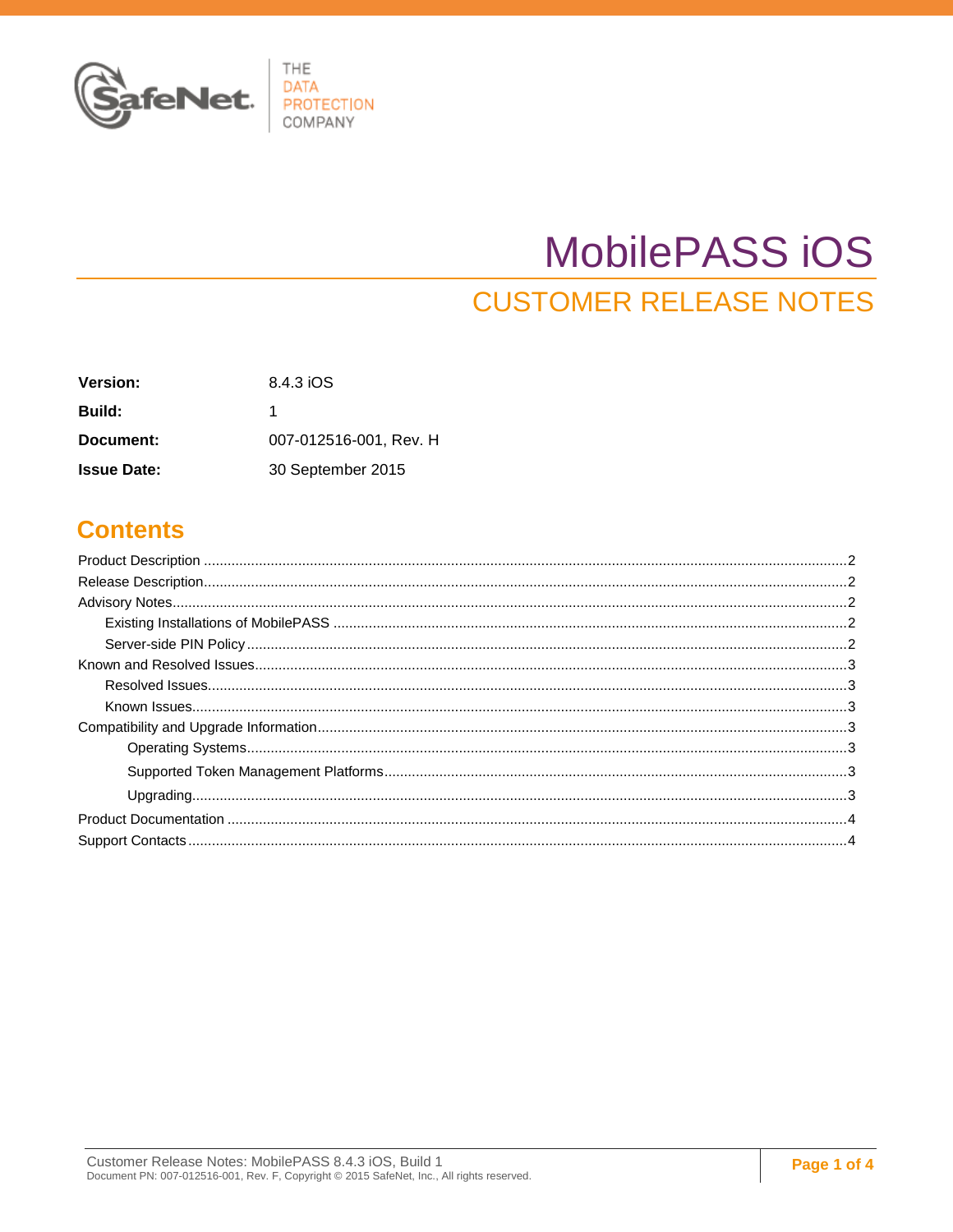## <span id="page-1-0"></span>Product Description

SafeNet's MobilePASS family of one-time password (OTP) software authentication solutions combines the security of proven two-factor strong authentication with the convenience, simplicity, and ease of use of OTPs generated on personal mobile devices or PCs. By turning a mobile phone into a two-factor authentication device, organizations save significantly on hardware and deployment costs, while users benefit by not having to carry an additional hardware token around with them.

## <span id="page-1-1"></span>Release Description

MobilePASS 8.4.3 iOS is a maintenance release, resolving a critical issue (see ["Resolved Issues"](#page-2-1) on page [3\)](#page-2-1)

## <span id="page-1-2"></span>Advisory Notes

#### <span id="page-1-3"></span>Existing Installations of MobilePASS

Existing installations of MobilePASS will continue to work with the current versions of the authentication servers. The new clients will continue to work with the existing versions of the authentication platforms, and will comply with the new features when available in the authentication servers.

#### <span id="page-1-4"></span>Server-side PIN Policy

In previous versions of MobilePASS, special characters were accepted as part of the server-side PIN. This behavior has been fixed to comply with server-side PIN policies supported by MobilePASS.

The table below shows the new PIN policy behavior:

| <b>Server-side Definition</b> | <b>MobilePASS</b><br><b>Server-side PIN Policy</b> | Server-side PIN 8.4.3 |
|-------------------------------|----------------------------------------------------|-----------------------|
| <b>Numeric</b>                | <b>Numeric</b>                                     | Accept: 123, 1111     |
| Alphanumeric                  | Alphanumeric                                       | Accept: 12aA or 12Aa  |
| Strong alphanumeric           | Alphanumeric                                       | Accept: 12aA or 12Aa  |
| Complex alphanumeric          | Alphanumeric                                       | Accept: 12aA or 12Aa  |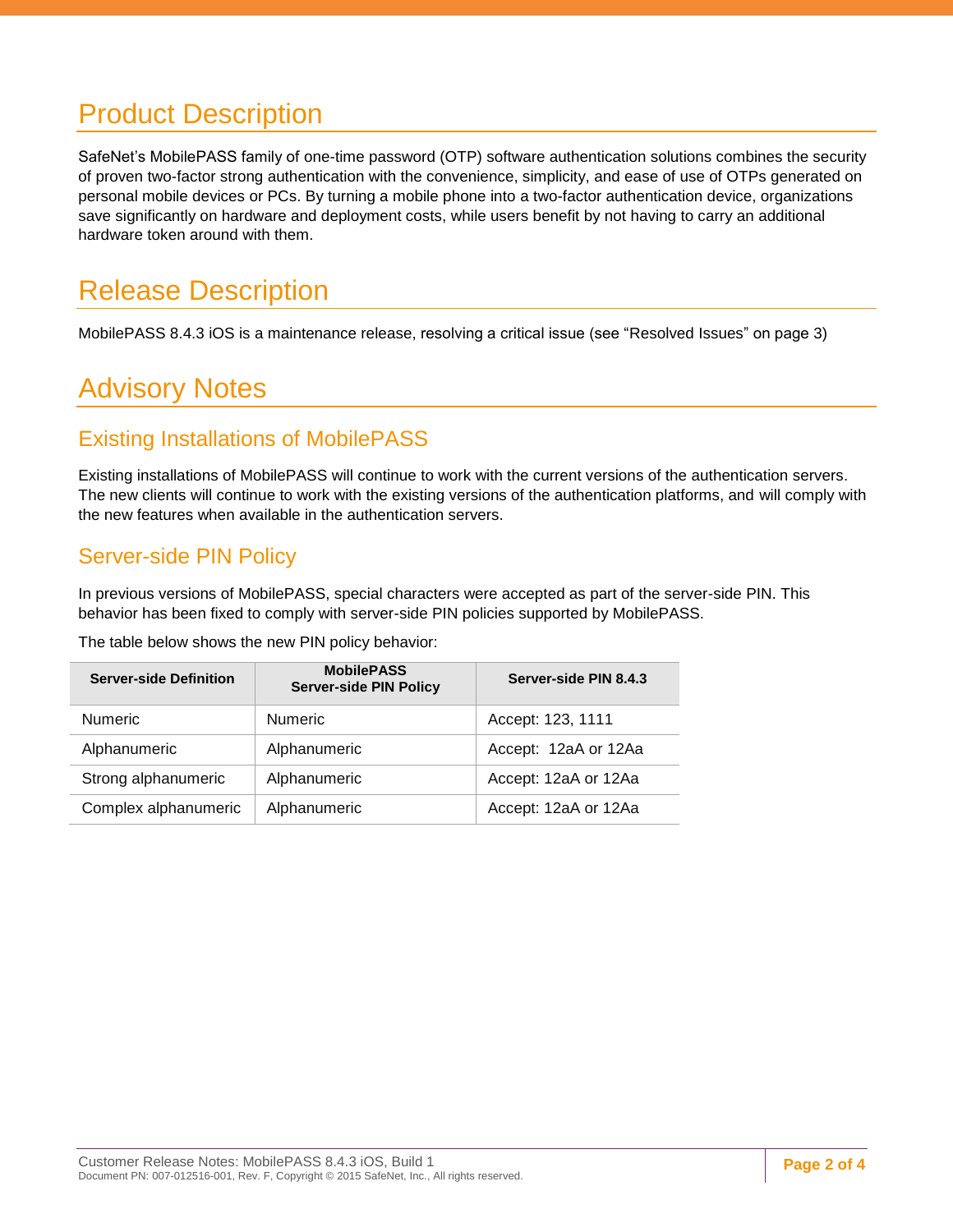## <span id="page-2-0"></span>Known and Resolved Issues

#### <span id="page-2-1"></span>Resolved Issues

| <b>Issue</b>     | <b>Synopsis</b>                                                                         |
|------------------|-----------------------------------------------------------------------------------------|
| <b>MPGA-2084</b> | MobilePASS no longer repeats the same OTP when working on iOS 7 or 9, configured with a |
| <b>MPGA-2075</b> | 12-hour time format.                                                                    |

#### <span id="page-2-2"></span>Known Issues

| <b>Issue</b> | <b>Synopsis</b>                                                                                                                                                                                                                                                                       |
|--------------|---------------------------------------------------------------------------------------------------------------------------------------------------------------------------------------------------------------------------------------------------------------------------------------|
| MPGA-1846    | Description: A token with a previously created alphanumeric PIN cannot be used.<br>Workaround: Re-enroll the token.<br>Note: The 'ABC' button that enabled the user to switch from a numeric PIN to an<br>alphanumeric PIN has been removed, as this function is no longer supported. |

## <span id="page-2-3"></span>Compatibility and Upgrade Information

#### <span id="page-2-4"></span>**Operating Systems**

iOS 6.0 and later

#### <span id="page-2-5"></span>**Supported Token Management Platforms**

- SafeWord Premier Access 3.2.1.06 and later
- SafeNet Authentication Manager Express (SAMx) 8.1 and later
- SafeNet Authentication Manager 8.2 and later
- SafeNet Authentication Service PCE/SPE 3.3.2 and later
- SafeNet Authentication Service Cloud

#### <span id="page-2-6"></span>**Upgrading**

- Upgrade of already activated tokens to MobilePASS 8.4.3 is supported from MobilePASS 8.2 and above.
- If users uninstall MobilePASS or switch back to a previous MobilePASS version, the tokens that were imported previously cannot be retrieved; they must be reactivated.



**NOTE:** When upgrading from MobilePASS 8.2 to 8.4.3, any tokens that have not been activated will be lost.